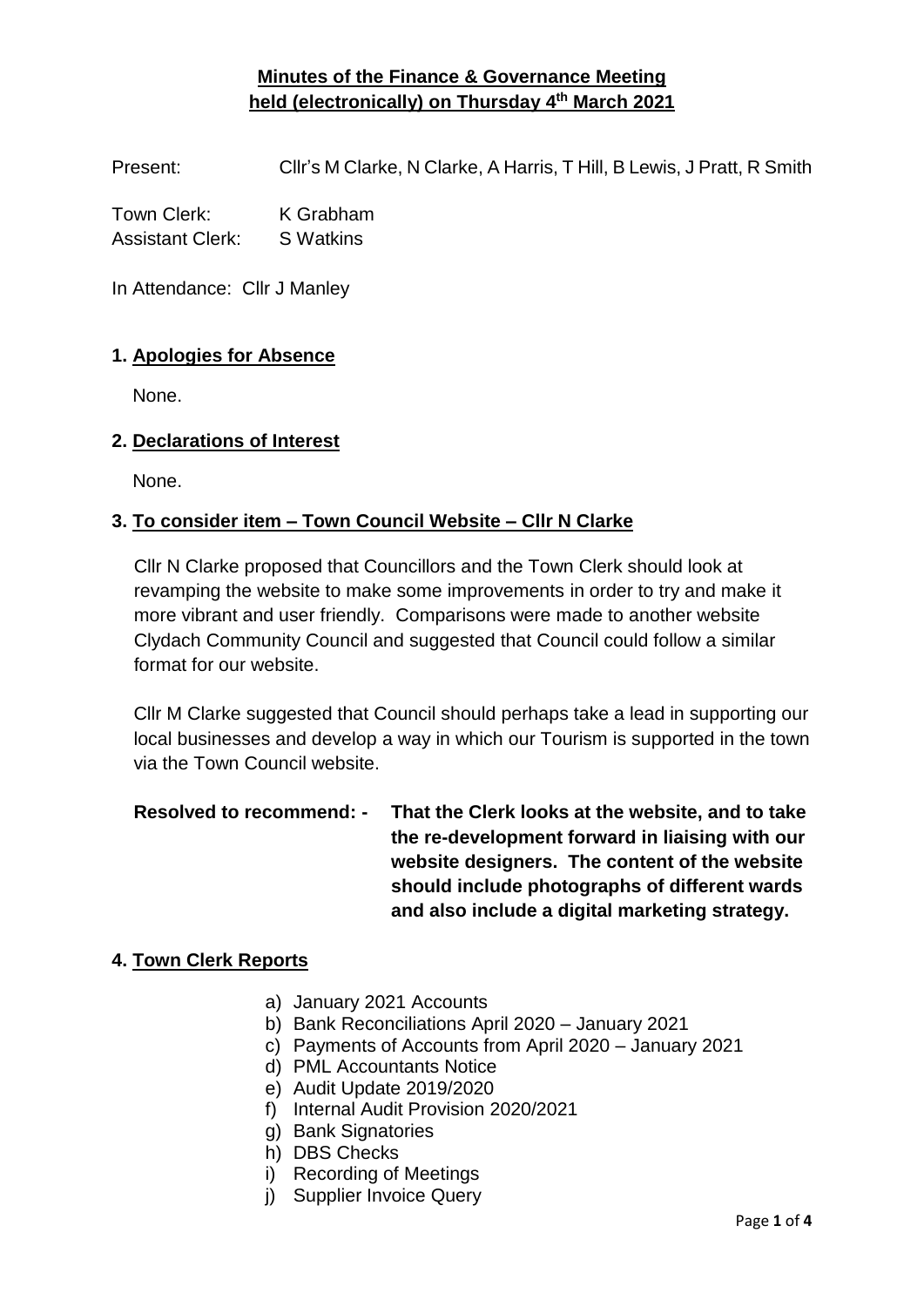a) The Clerk explained that this document clarifies the financial position of Porthcawl Town Council at the end of January 2021. The Clerk further advised that any queries can be answered following the meeting.

### **Resolved to recommend:- To approve the accounts as presented.**

b) The Clerk advised that she is aware that spot checks have been undertaken throughout the year.

## **Resolved to recommend:- To approve the bank reconciliations as presented.**

c) The Clerk advised that all payments that are made by Council should be placed on an agenda prior to payment in order that they can be recorded as required in the minutes.

### **Resolved to recommend:- To note for information.**

d) The Clerk reminded Members that PML Accountants have been in place providing the Town Council accounts since October 2019. It was advised that if the contract is to be terminated with PML they would require three months written notice. The Clerk advised that she had liaised with the Chair and Deputy Chair with regards some accounting software packages and ran through the different options of software packages that are available. The Clerk advised that she would undertake some further investigation in respect of accounting and software packages including the cost implications and report back to the Finance & Governance committee. It was agreed that the Finance & Governance committee should be guided by the Town Clerk of when she felt thoroughly satisfied with the timescales to terminate the contract with PML.

# **Resolved to recommend:- To terminate the contract with PML Accountants in April 2021 with the actual date of termination to be determined by the Town Clerk. That the Town Clerk explores the appropriate accountancy packages for Council and to discuss with the Chair and Vice Chair of the Finance & Governance Committee.**

e) The Clerk ran through the Audit process of Council. It was explained that the first and second years would be the normal audit years but on the third year an in-depth audit would be undertaken and that this would be the process for all Councils. Members were informed that a more in depth external audit is currently being undertaken by a Mr Ian Hughes due to correspondence being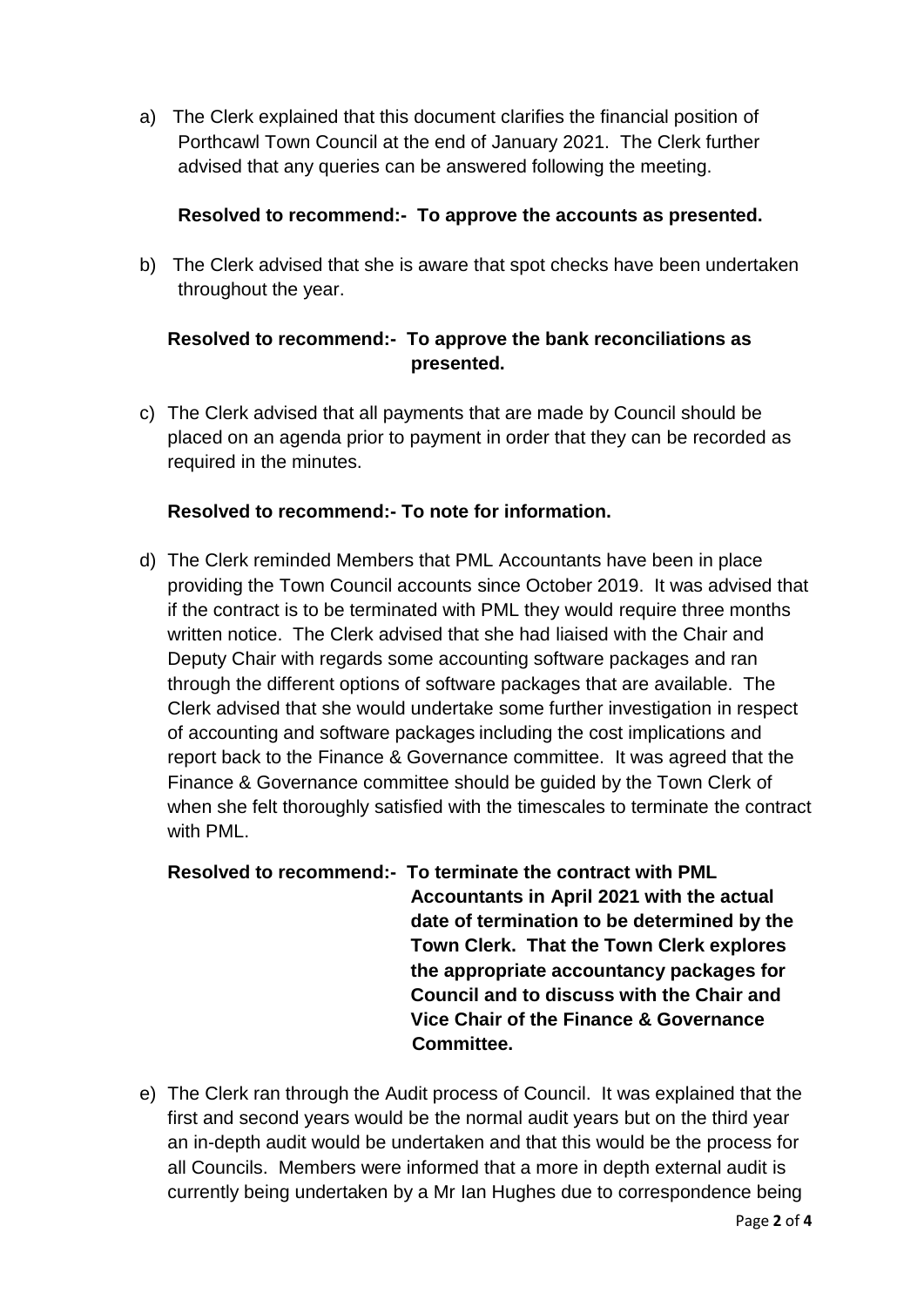received from members of public. Members were informed that Mr Hughes is attending the Full Council meeting next week. The Clerk advised that the 2019/2020 audit has not been undertaken as yet and this would be undertaken at the same time by Mr Hughes as Audit wales have replaced BDO for all town and community councils.

f) The purpose of report is for the Clerk to obtain authority to get three written quotes for an internal auditor for Council to be compliant. The Clerk advised that the internal auditors would be asked to provide references from previous Town Councils of whom they had carried out audit work for within their quote. The Clerk ran through the expectations from an internal auditor on the items that they would be checking when undertaking an Audit of Council. Trace all procedures of any payments that have been made. The Clerk advised that there is an Internal Auditor Guide available of the items that the Auditor should be checking.

# **Resolved to recommend:- That the Town Clerk has the delegated authority to obtain written quotes from three Internal Auditors for 2021/2022.**

g) The Clerk advised that the purpose of the Town Clerk & RFO to be placed on the bank mandates is so that the Clerk can be an authorised signatory for Council in order to obtain access to accounts and submit any Council payments for another signatory to authorise the payments.

# **Resolved to recommend:- That the Town Clerk & RFO is authorised as a first signatory on the Town Council Accounts and that a Councillor is a second signatory to authorise any payments on behalf of Council.**

h) The Clerk sought some advice from BCBC regarding an enhanced DBS checks and their recommendation was that Council should implement DBS checks if setting up a Youth Council. It was advised that a meeting could be held with the agreed four Members of the Youth Council and The BCBC Officer. It was explained that the four Members had been consulted regarding this and three responses had been received to date.

Cllr M Clarke advised that as a matter of course going forward Council should undertake DBS checks for any Councillor who works with children as every other organisation in Wales do.

Discussion took place surrounding the safe storage of the DBS checks within Council. The Clerk advised that individual Councillors could have their own DBS checks done if preferred and the findings could be shown to the Town Clerk. The DBS document could then be stored in a sealed envelope and